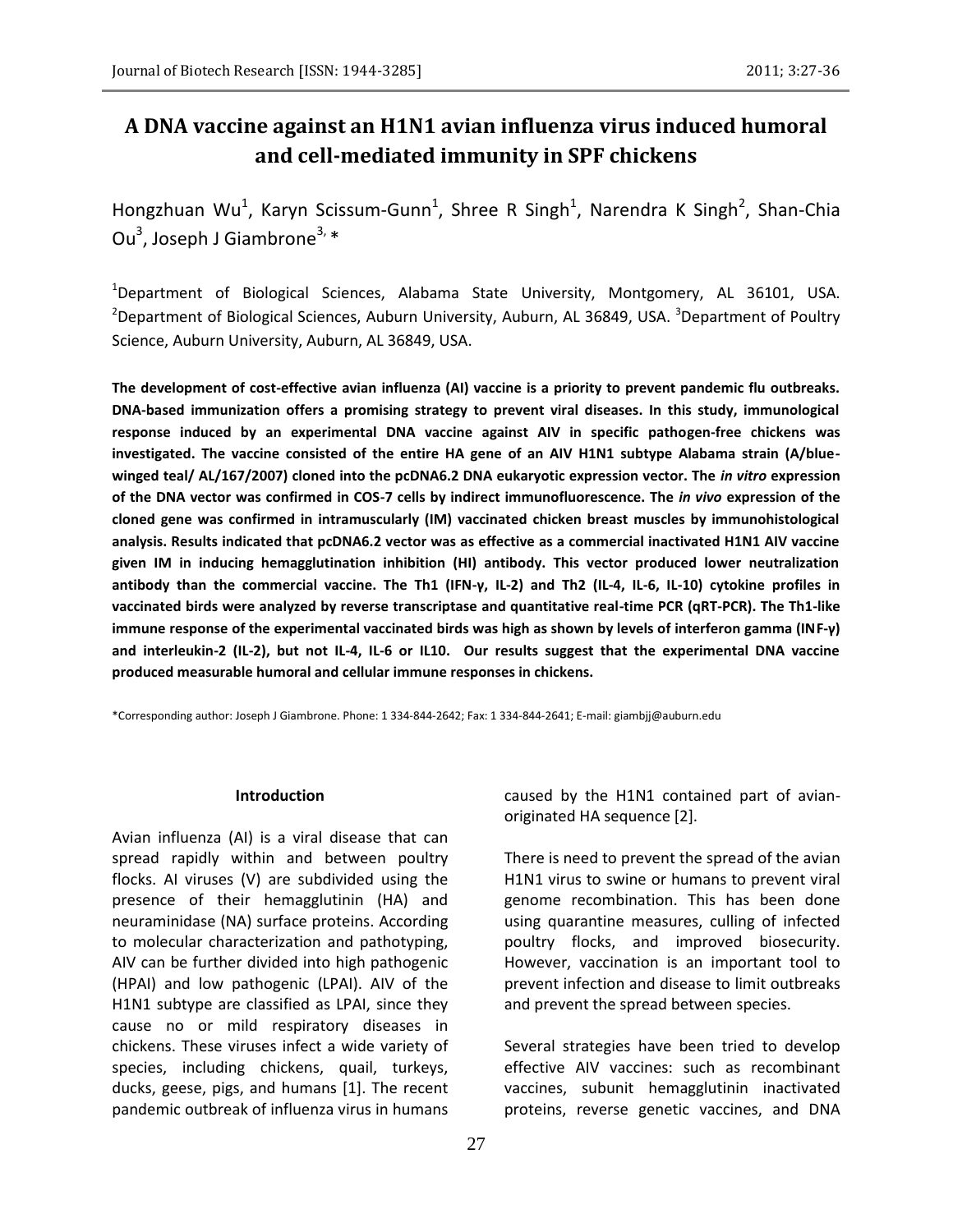vaccines [3-6]. The DNA-based immunization is a promising strategy to prevent persistent viral infections and diseases. This approach can induce a broad range of immune responses and has been successfully used to provide protective immunity against influenza, herpes simplex, rabies, human immunodeficiency virus in different animal models [7-13]. The DNAbased immunization has been shown to induce cell mediated immune (CMI) and humoral immune responses in mice, duck, and woodchuck models [14-19, 22, 33-35].

In this study, a DNA vaccine was produced and the CMI and humoral immune responses in chickens and expression of HA protein was measured. Results demonstrated that DNAbased immunization induced significant humoral and CMI immune responses with a Thelper 1 (Th1) preference.

## **Materials and methods**

## *Virus, killed vaccine, anti-H1N1 chicken serum and cells*

Avian influenza virus subtype H1N1 (A/bluewinged teal/AL/167/2007) was isolated at Auburn University [20]. This virus was passed four times in specific pathogen free (SPF) chicken embryonated eggs and adapted to grow on chicken embryo fibroblast cell (CEF). It's TCID<sub>50</sub> was  $10^{8.5}$ /50 µl. Allantoic fluid, was collected and used for viral RNA extraction with a TRIzol RNA extraction kit (Invitrogen, Carlsbad, CA). The killed H1N1 AIV vaccine and anti-H1N1 chicken serum were provided by Lohmann Animal Health International (Winslow, ME). COS-7 cells were purchased from American tissue collection center (ATCC), and maintained in minimal essential medium (MEM) containing 2% fetal bovine serum (FBS).

## *Chickens*

Fertilized SPF eggs were obtained from the Auburn University poultry farm. Chicks were kept in plexiglass Horsfall-Bauer isolation units maintained with filtered air under negative pressure. Birds were given corn-soybean diet

produced at Auburn University and water *ad libitum*. Care and handling of chickens was according to the Auburn University's Institutional Animal Care and Use Committee.

## *Plasmids construction*

The pcDNA6.2 vector was obtained from Invitrogen (Carlsbard, CA). Full-length HA coding sequence was amplified by reverse transcriptase-polymerase chain reaction (RT-PCR) using sense primer Bm-HA- (TATTCGTCTCAGGGAGCAAAAGCAGGGG) and antisense primer Bm-NS-890R (ATATCGTCTCGTATTAGTAGAAACAAGGGTGTTTT ). RT-PCR was carried out following the manufacturer's protocol (Invitrogen, Carlsbad, CA) using the following program;  $50^{\circ}$ C for 30 min, followed by 34 cycles of 94 $^0$ C for 15 s, 55 $^0$ C for 30 s,  $72^{\circ}$ C for 1 min each cycle, and one cycle of 10 min at 72 $^0$ C. The RT- PCR product was examined by 1% agarose gel electrophoresis and purified using a QIA quick PCR purification kit (Qiagen, Valencia, CA). A 1.8 kb amplified fragment was cloned into a pcDNA6.2 vector (Invitrogen, Carlsbad, CA). The construct was a 7.6 kb plasmid designated as pcDNA6.2-HA. The recombinant clones were selected and analyzed by restriction enzyme digestion and DNA sequencing. The recombinant DNA vaccine vectors were purified using the Qiagen Endofree Plasmid Giga kit (Qiagen, Valencia, CA) and diluted in PBS used for transient transfection and immunization experiments.

## *In vitro and in vivo expression of the constructed plasmids.*

For the transfection experiments, endofree plasmid DNA was used to transfect COS-7 cells using the ExGen 500 *in vitro* transfection reagent from Fermentas Inc. (Hanover, MD). COS-7 cells (100,000) were grown in a 12-well plate to 50-70% confluency in MEM containing 10% fetal bovine serum. Cells were transfected with 100 µl of a solution containing plasmid DNA-Transfection mixture in media. The transfection was carried out for 10 min and cells were incubated at  $37^0C$  under 5%  $CO_2$ . The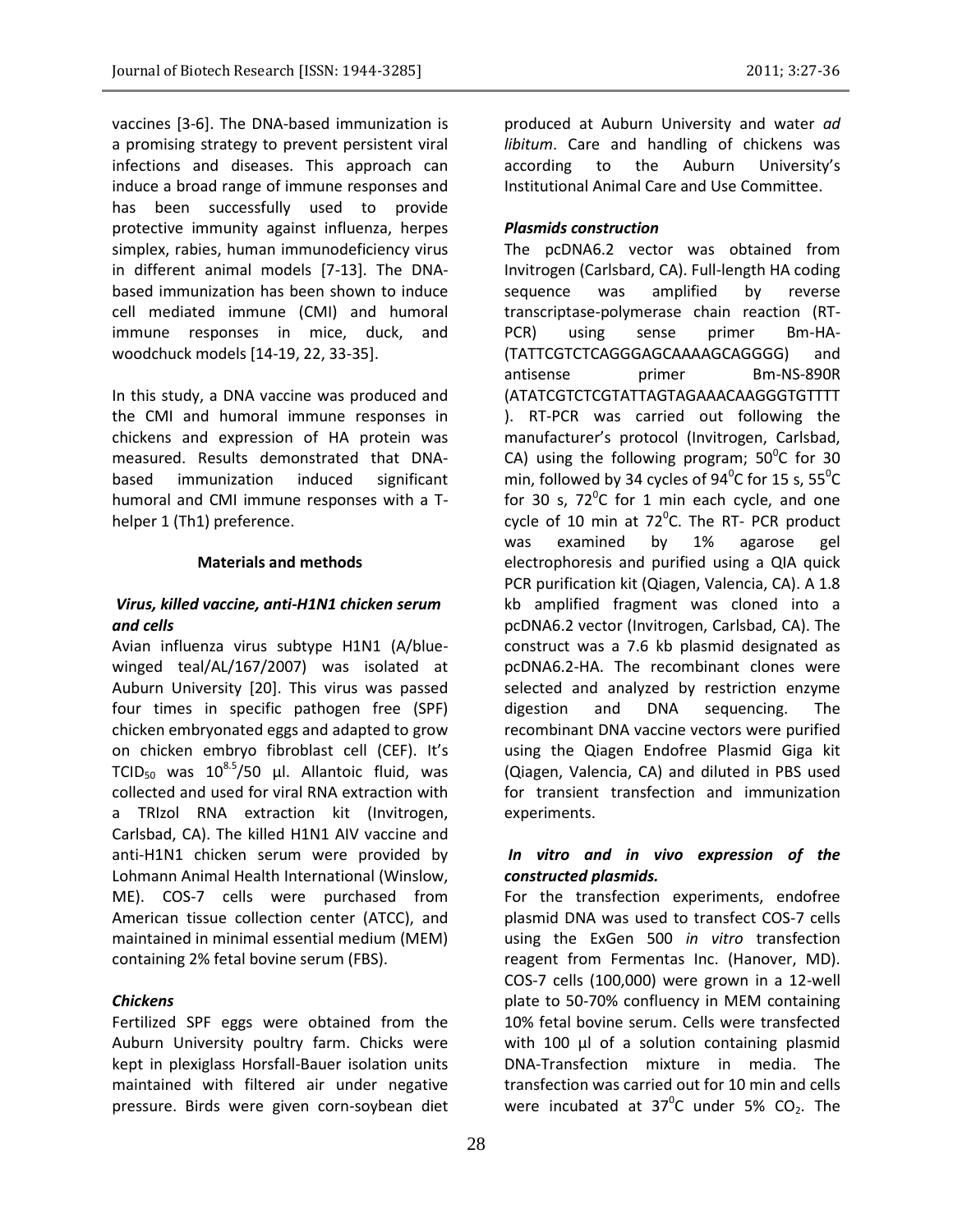expression of the AIV HN gene was evaluated by indirect immunofluorescence after 24 h using anti-AIV poly sera (Lohmann, Winslow, ME) for 1 hr. Goat-anti-chicken IgG conjugated with FITC (Southern Biotech, Birmingham, AL) was used as the secondary antibody. The HA expression was observed using an Olympus IX51 immunofluorescence microscope at 10X.

For *in vivo expression*, 50 μg of Endofree DNA vaccine vectors were injected IM into the thigh muscles of 7, 3-week-old chickens using a 1 µl syringe with 26-3/8 gauge needle. The muscles of three chickens were collected at 4 weeks after injection. The muscle was preserved in 30% sucrose made in phosphate buffered saline (PBS). Individual slides were evaluated by indirect immunofluorescence analysis. Briefly, tissues were fixed for 10 min with cold acetone and dried for 3 min. Slides were washed 3 times in 1X PBS, blocked with 0.1% FBS in PBS for 30 min, washed 3 times in 1X PBS, followed by addition of primary antibodies (anti-AIV chicken poly sera) without dilution, and incubated overnight at  $4^{\circ}$ C or at RT for 1hr. The wash steps were repeated and then diluted secondary antibodies (Goat anti-chicken IgG conjugated with FITC) at 1:500 dilutions in 0.1% FBS in PBS were added. Slides were incubated in the dark room at RT for 1-4 hr, washed and observed with a fluorescent microscope.

#### *Vaccination of chickens*

One-week-old SPF chickens were randomly separated into 5 groups (10/group). Group 1 and group 2 birds were controls and IM injected with 0.1 ml of saline and 25 µg of pcDNA6.2 DNA respectively; group 3 birds were given pcDNA6.2-HA DNA 25 µg at 1 week of age intramuscularly; group 4 birds were given pcDNA6.2-HA DNA 50 µg at 1 week of age intramuscularly. Chickens in group 1 to 4 were all treated at weekly intervals for three consecutive week; group 5 birds were IM injected with 1 dose of inactivated commercial H1N1 vaccine. Sera were collected from the wing vein of all birds on days 0, 14, 28, and 49. Serum samples were stored at -20 $^0$ C until they

29

were analyzed. Spleens from 3 chickens per group were collected at day 49 for cytokine analysis. The remaining 7 chickens were sacrificed and thigh muscles were collected for immunohistology analysis.

#### *Hemagglutination inhibition (HAI)*

For determination of hemagglutination inhibition (HAI) titers, serum samples had been heat inactivated at  $56^{\circ}$ C for 30 min prior to testing. Hemagglutination units (HAU) of the H1N1 AIV were determined before each assay using two-fold dilutions. Sera were serially diluted twofold in 25 µl PBS, and 4 HAUs of H1N1 were used in 25 µl. The contents of each well were gently mixed with a micropipettor and plates were incubated for 30 min at room temperature. Finally, 50 µl of a 0.5% chicken erythrocyte suspension was added to each well. The highest serum dilution capable of preventing hemagglutination was scored as the HAI titer. The HAI titer is directly correlated with immunity to AIV challenge. Data are reported a geometric means with standard deviation from three independent replicate experiments.

## *Virus neutralization assay*

Sera were analyzed for AIV-specific neutralization titers according to a previous report [21]. Briefly, serum or a monoclonal antibody, which had been heat inactivated at 56 $\mathrm{^0C}$  for 30 min, were added to the duplicate wells, and serial dilutions performed in the microtiter plates. All dilutions were made using MEM plus 2% fetal bovine serum (FBS), and the final volume was 75 μl per well. Chicken embryo fibroblasts (CEFs) were prepared from 9–11 day-old chicken embryos and grown in MEM containing 10 % FBS. 100 PFUs of AIV in 25 μl were added to each well, and the mixture incubated at 4  $^0C$  for 2 hr, following which, approximately 15,000 CEF cells in 100 μl of MEM plus 5% FBS were added to each well. Plates were placed at  $37^{\circ}$ C in a CO<sub>2</sub> incubator for 3 days. The plates were fixed by aspirating the contents of the wells, washing three times with PBS at pH 7.2 with 0.5% Tween 20, adding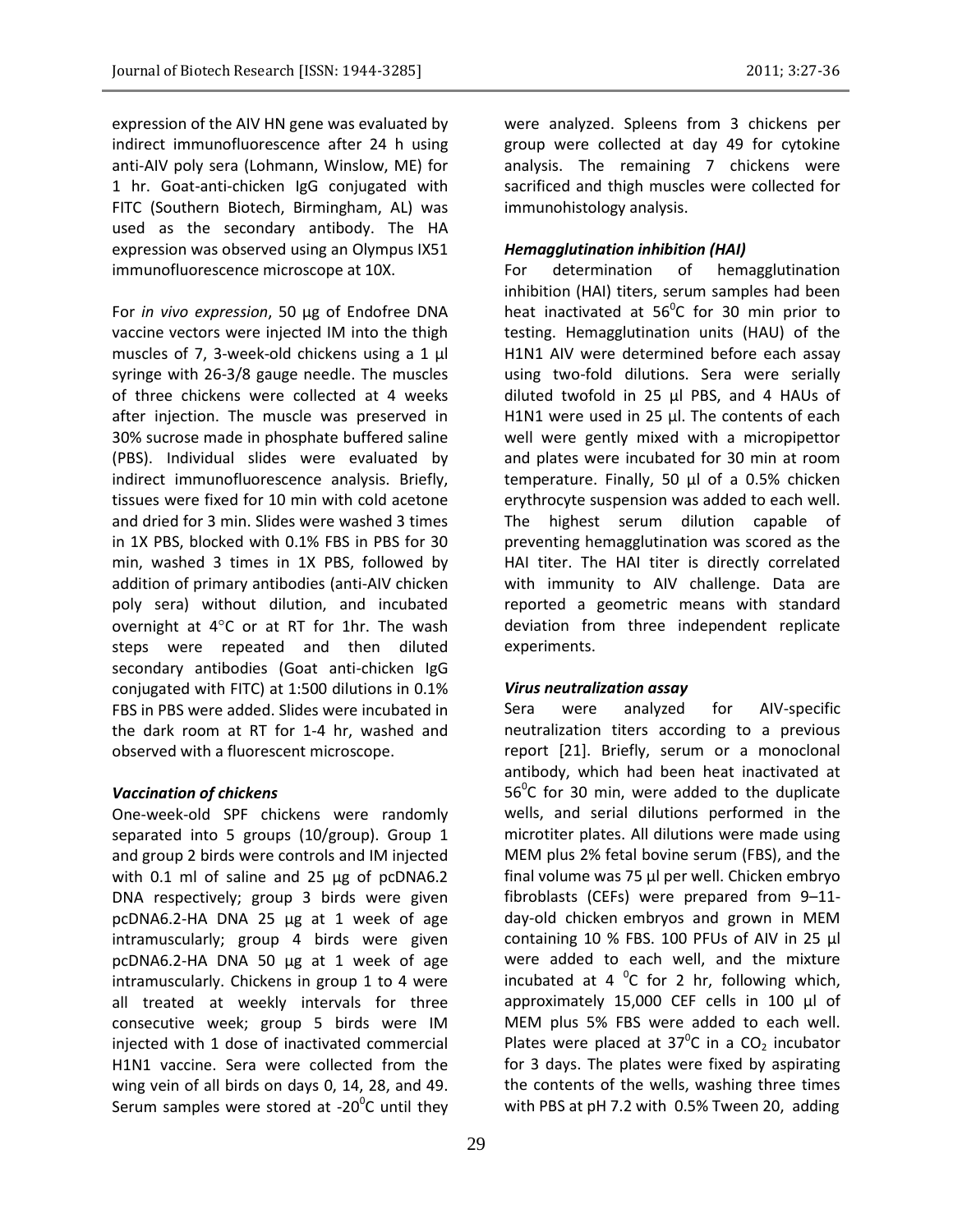| <b>Name</b>               | Forward primer (5'-3')       | Reverse primer (5'-3')          | Accession no. |
|---------------------------|------------------------------|---------------------------------|---------------|
| <b>GAPDH</b> <sup>a</sup> | <b>GGTGGTGCTAAGCGTGTTAT</b>  | ACCTCTGTCATCTCTCCACA            | K01458        |
| IFN- $v^b$                | AGCTGACGGTGGACCTATTATT       | <b>GGCTTTGCGCTGGATTC</b>        | Y07922        |
| $IL-2c$                   | <b>TCTGGGACCACTGTATGCTCT</b> | ACACCAGTGGGAAACAGTATCA AF000631 |               |
| $IL-4d$                   | ACCCAGGGCATCCAGAAG           | CAGTGCCGGCAAGAAGTT              | AJ621735      |
| $IL-6e$                   | CAAGGTGACGGAGGAGGAC          | <b>TGGCGAGGAGGGATTTCT</b>       | AJ309540      |
| $IL-10f$                  | CGGGAGCTGAGGGTGAA            | <b>GTGAAGAAGCGGTGACAGC</b>      | AI621614      |

**Table 1. Sequence of the primers used in qRT-PCR**

<sup>a</sup> is the internal control

 $^{\rm b}$  and  $^{\rm c}$  are the main Th1 cytokines [30]

 $d, e$  and  $f$  are the main Th2 cytokines[31]

75 μl of an 80% (vol/vol) solution of acetone-PBS, and incubating at  $4^{\circ}$ C for 15 min. After incubation, the contents were aspirated, and the plates were air dried.

Enzyme linked specific immunoassay (ELISA) was performed on the same plates with chicken anti-AIV poly antibody (1:500 dilution), and Goat-anti-Chicken Ig-HRP (1:2000 dilution). OD values were read at 450 nm. The AIV-specific percentage neutralization titer was defined as follows: % AIV neutralization titer =  $(1$ -sample O.D.450/RSV control O.D.450) X 100%. The neutralization assay was performed in triplicate and data expressed as the means of two determinations. Difference between groups were analyzed by variance (ANOVA) using SigmaStat statistical analysis software (Systat Software, San Jose, CA). Statistical significance was set at P<0.05.

## *Reverse transcription and quantitative PCR (qRT-PCR) for cytokine analysis*

Total RNA was extracted from chicken spleen using TRIzol (Invitrogen, Carlsbad, CA) as described in manual. 5 µg of total RNA were treated with 1.0 unit of DNase I and 1.0 µl of 10x reaction buffer (Sigma, St. Louis, MO), incubated for 15 min at room temperature, 1.0 µl of stop solution was added to inactivated DNase I, and the mixture was heated at 70 $\mathrm{^0C}$  for 10 min. Total RNA was reverse transcribed using Superscript first-strand synthesis system

(Invitrogen, Carlsbad, CA) according to manufacturer's recommendations.

Oligonucleotide primers for chicken cytokines and GAPDH control were designed based upon sequences available from public databases (Table 1). Amplification and detection were carried out using equivalent amounts of total RNA from chicken spleen using the QuantiTect SYBR Green PCR kit (Qiagen, Valencia, CA).

## *QPCR data analysis*

The relative transcriptional levels of different genes were determined by subtracting the cycle threshold (Ct) of the sample by that of the GAPDH, the calibrator or internal control, as per the formula:  $DCt = Ct$  (sample) -  $Ct$  (calibrator). The relative expression level of the specific gene in pcDNA6.2-HA vaccinated chicken compared to that in non-vaccinated chicken was calculated using the formula 2DDCt where DDCt = DCt (vaccinated) - DCt (non-vaccinated). Each analysis was performed in triplicate. Data were analyzed by analysis of variance (ANOVA) using SigmaStat statistical analysis software (Systat Software, San Jose, CA). Statistical significance was set at P<0.05.

#### **Results**

*Construction and identification of the in vivo and in vitro expression of the plasmid containing AIV HA gene*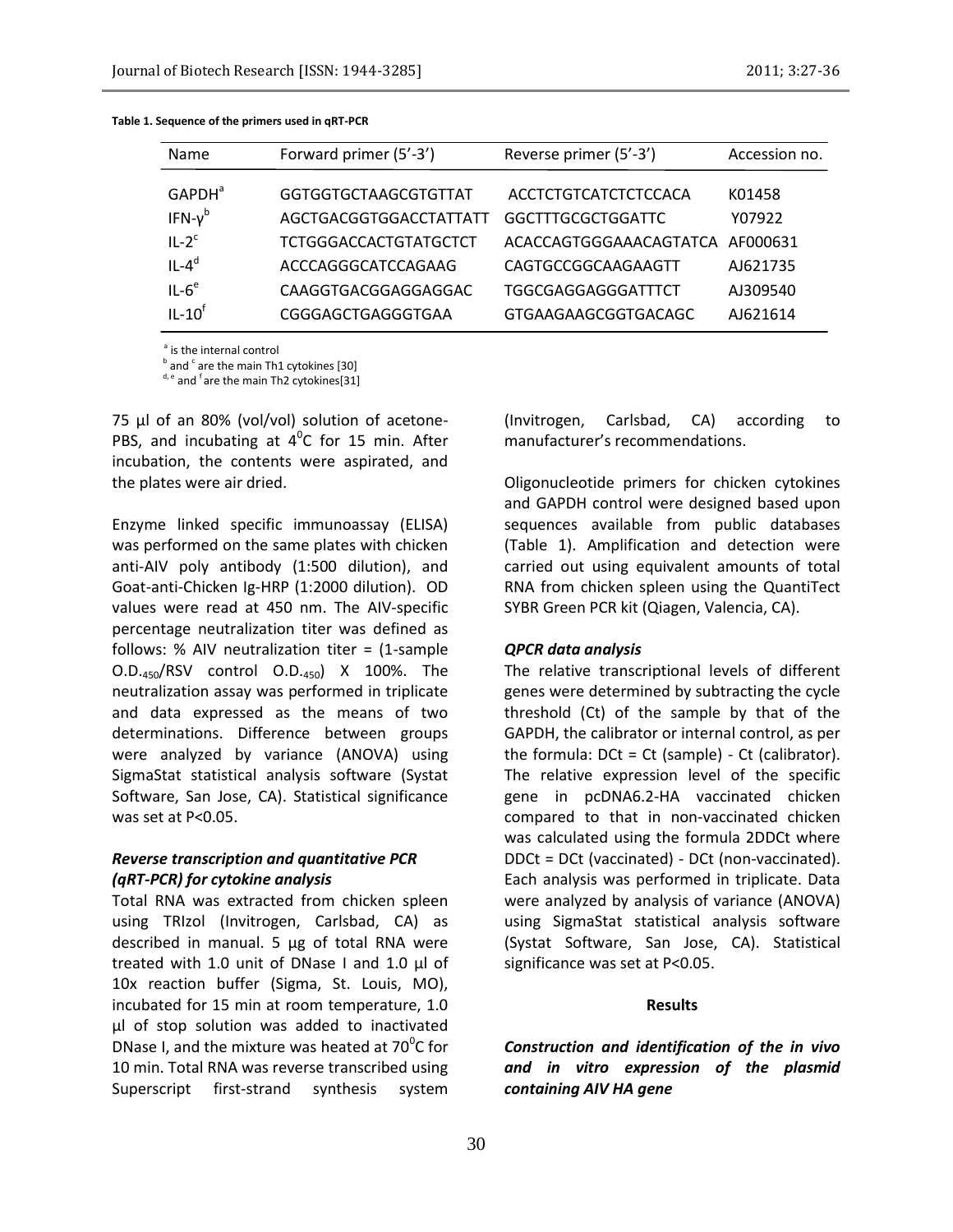

**Figure 1.** *In vitro* and *in vivo* expression of the encoded HA protein. COS-7 cells were transfected with the plasmid pcDNA6.2-HA by ExGen 500. Expression of the encoded protein was detected at 48 hr after transfection (A). COS-7 cells transfected with pcDNA6.2 only (B). 3-weeks-old SPF chickens were IM injected with the plasmid pcDNA6.2-HA. Breast muscles were collected 4 weeks after injection. Protein expression was detected by FA assay with a polyclonal antibody (C). Muscle tissue taken from untreated chicken (D).



**Figure2.** Specific antibody titers in chickens. Data represent the mean (N=10) ± S.D for titers of anti-AIV antibodies as determined in triplicate by HI.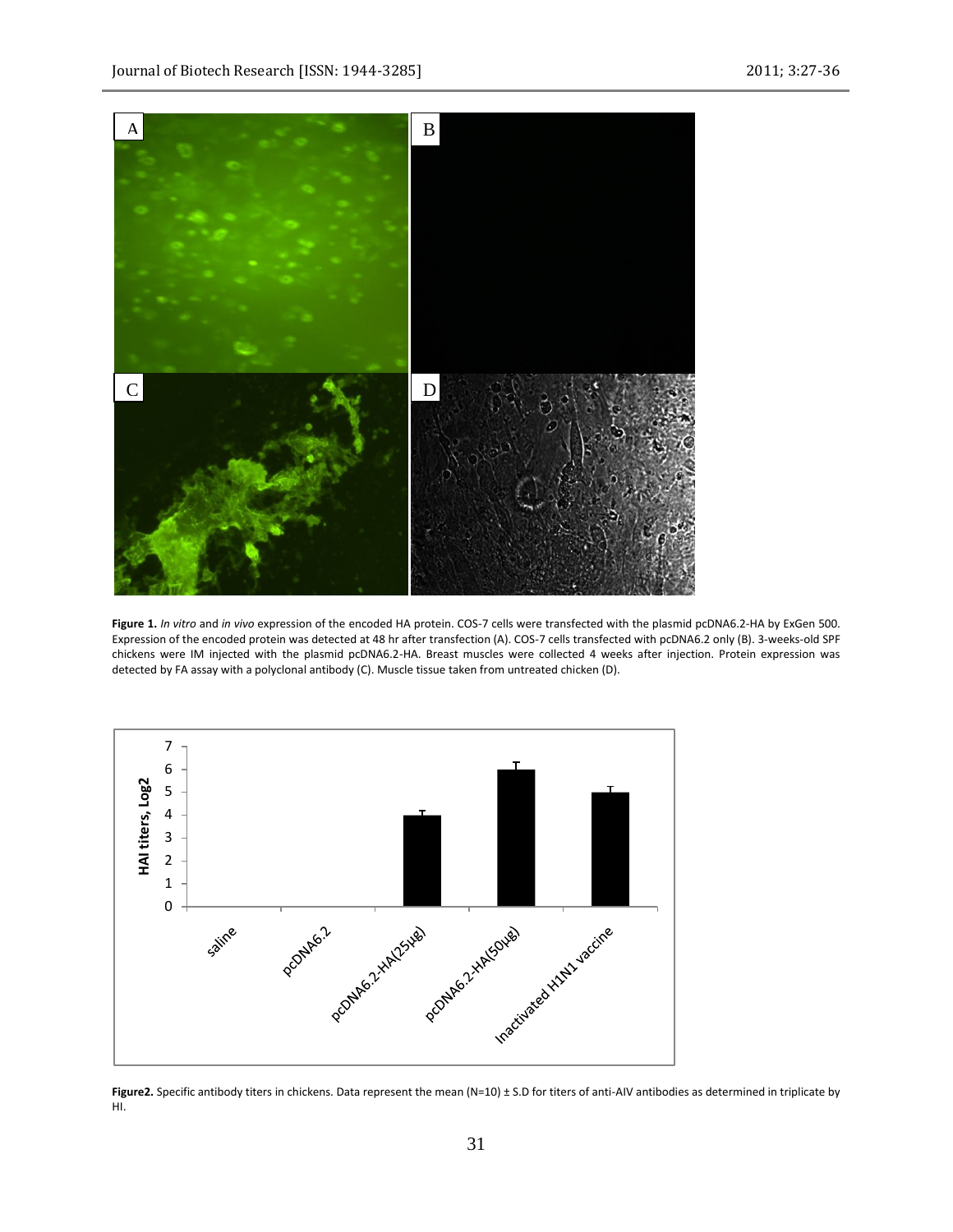

Figure 3. % Neutralization antibody response. Results are presented as an average from three groups in triplicate; error bars represent standard deviation.

In vivo expression of the HA gene in COS cells detected by indirect immunofluorescence is listed in Figures 1A and 1B. Protein expression in thigh muscles listed in Figures 1C and 1D.

#### *Virus-specific antibody responses*

Chickens in the group, which received 50 µg of pcDNA-HA IM injection had the highest serum antibodies. The titer was significantly higher than the titers of chickens in the saline, plasmid control group of commercial vaccinated groups (Figure 2). Substantial neutralization (VN) assay confirmed these antibodies (Figure 3) had strong VN activity. Chickens, which received a high dose of plasmid (50 µg) DNA induced higher VNs compared to the chickens, which received the low dose (25 µg) plasmid DNA. However, the titers were lower than the birds which received the commercial vaccine.

## *Cytokine analysis*

The subsets of Th cells were distinguished by the pattern of cytokines. To distinguish between the activation of Th cells of the Th1 and Th2 subsets, the expression levels of mRNA encoding a panel of chicken cytokines were quantified in spleen lymphocyte following DNA vaccine inoculation. Compared with negative

controls, transcripts of the cytokines IFN-γ, IL-2 were increased up to 50-fold following third inoculation in chickens, which received the high dose of plasmid DNA (50 µg/time). This was a significant increase of Th1 cytokine production (Figure 4A & 4B). The production of Th2 cytokine IL-4 was not significantly different in any of the groups (Figure 4C). The production of Th2 cytokines IL-6 and IL-10 was not significantly different from group 1 to group 4 (P<0.05), but activated vaccine (group 5) produced a high titer of IL-6 and IL-10 (4D & 4E).

#### **Discussion**

LP AIVs can produce slight respiratory reactions in poultry and can infect and recombine with IVs from other species resulting in HP IVs. Control measures must be instituted to prevent the spread of AIVs (LP or HP) between species. Currently most conventional vaccines for the control and prevention of AIV outbreaks are focused on HP H5 and H7 AIVs. However, there is a need to develop vaccines and measure the humoral and CMI responses against LP AIVs. The 2009 North American swine flu virus pandemic contained AIV genes of unknown pathogenicity. The HA gene of the H1N1 AIV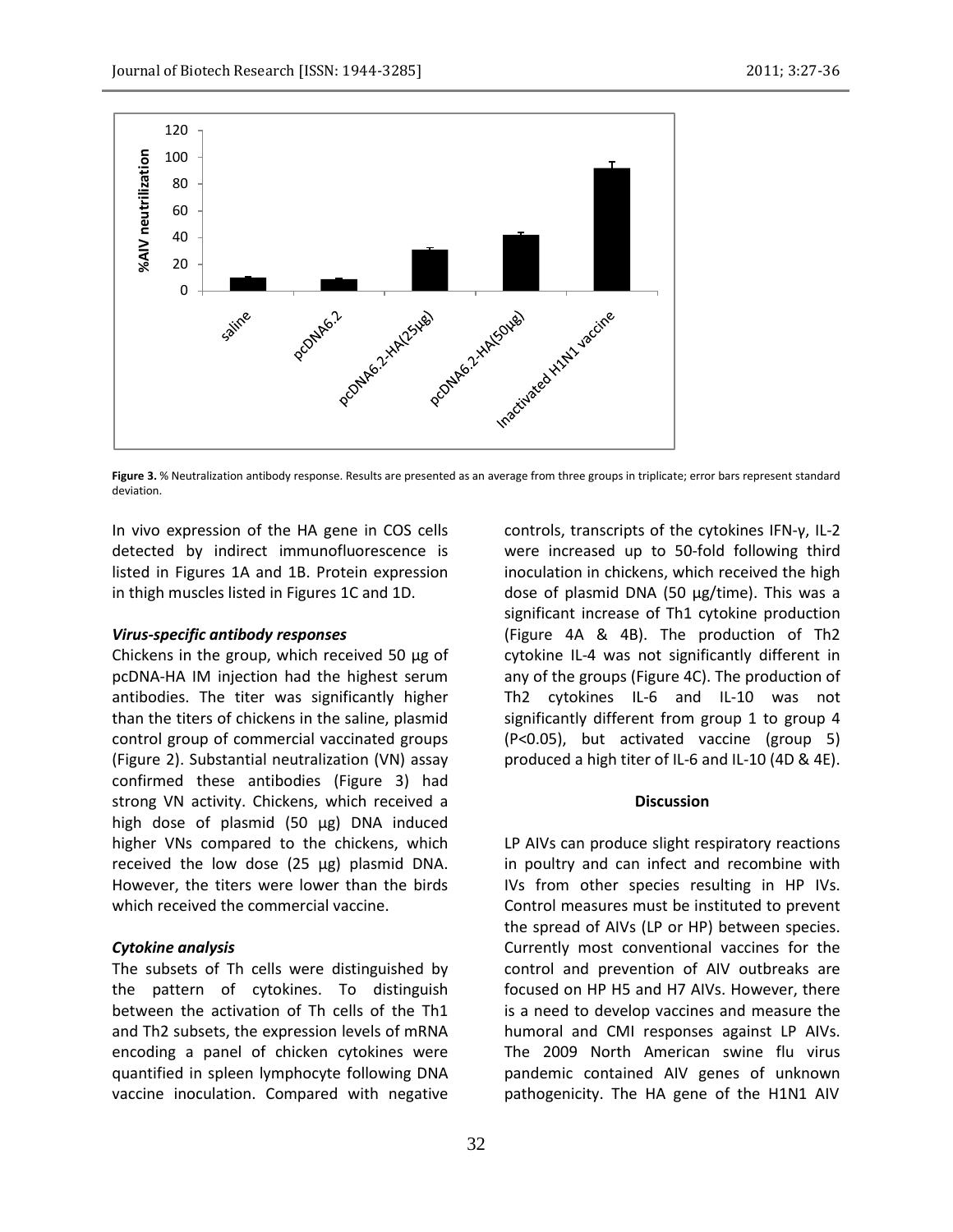



C12 Normalized mRNA (gene/ GAPDH) **Normalized mRNA (gene/ GAPDH)** 10 **IL-4** 8 6 4 2 0 Saline pcDNA6.2 pcDNA6.2-HA(25µg) pcDNA6.2-HA(50µg) Inactivated H1N1 Vaccine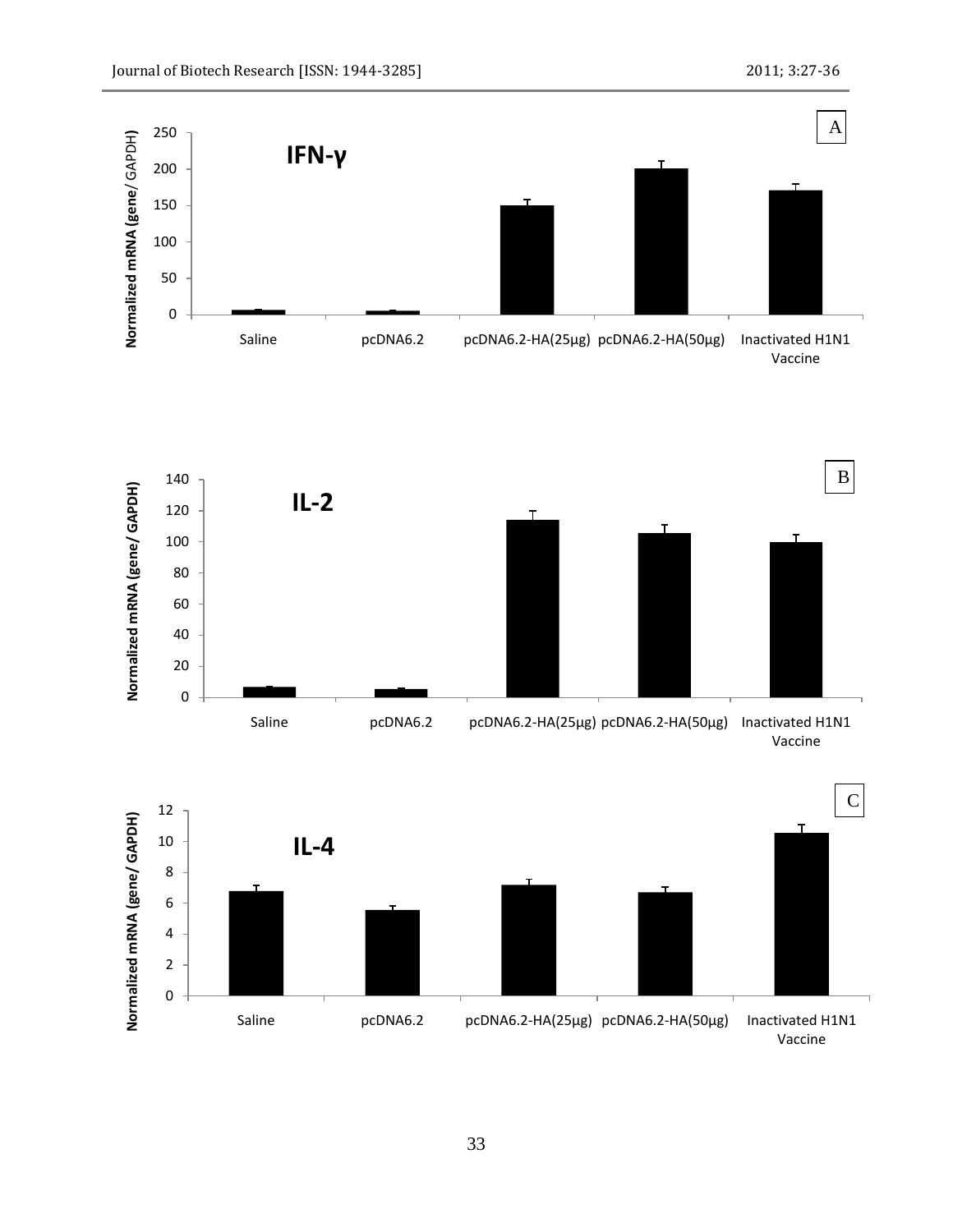

**Figure 4.** Effect of plasmid on AIV-specific Th1/Th2 levels in immunized chickens. Chickens in group 1 and 2 were controls IM injected with 0.1 ml of saline and 25 µg of pcDNA6.2 DNA respectively; group 3 birds were given pcDNA6.2-HA DNA 25 µg at 1 week of age by IM route; group 4 birds were given pcDNA-HA DNA 50µg IM at 1week of age. Groups 1 to 4 were all treated at weekly interval for three consecutive weeks; group 5 birds were IM injected with 1 dose of inactivated H1N1 vaccine. One week after the third immunization, the expression levels of mRNA in spleenocytes encoding chicken cytokines were quantified with real-time RT-PCR.

from Alabama was 95% identical with the virus isolated from swine isolated in Canada [20]. Based on the recent H1N1 pandemic influenza experience, there is need to develop a vaccine to prevent the spread of this and other AIVs between birds, swine, and humans.

DNA vaccination has gained considerable importance since its discovery in the early 1990s [23]. Studies showed that DNA vaccines are effective in the induction of humoral and/or CMI and confers protection against various agents [23, 24, 25, 26]. Our ultimate goal is to

develop a DNA-mediated vaccination to protect chickens against infection and disease with HP or LP pathogenic AIVs. The HA gene of AIV has been successfully used as killed subunit or recombinant viral vector based vaccines against HP H5 or H7 [26, 27]. However, protection against LP AIVS using DNA-mediated vaccination has received little attention. Studies have shown that CMI can provide protection from the morbidity and mortality associated with HP IV infections [28]. In this present experiment the DNA vaccine containing a LP H1N1 AIV isolated from local ducks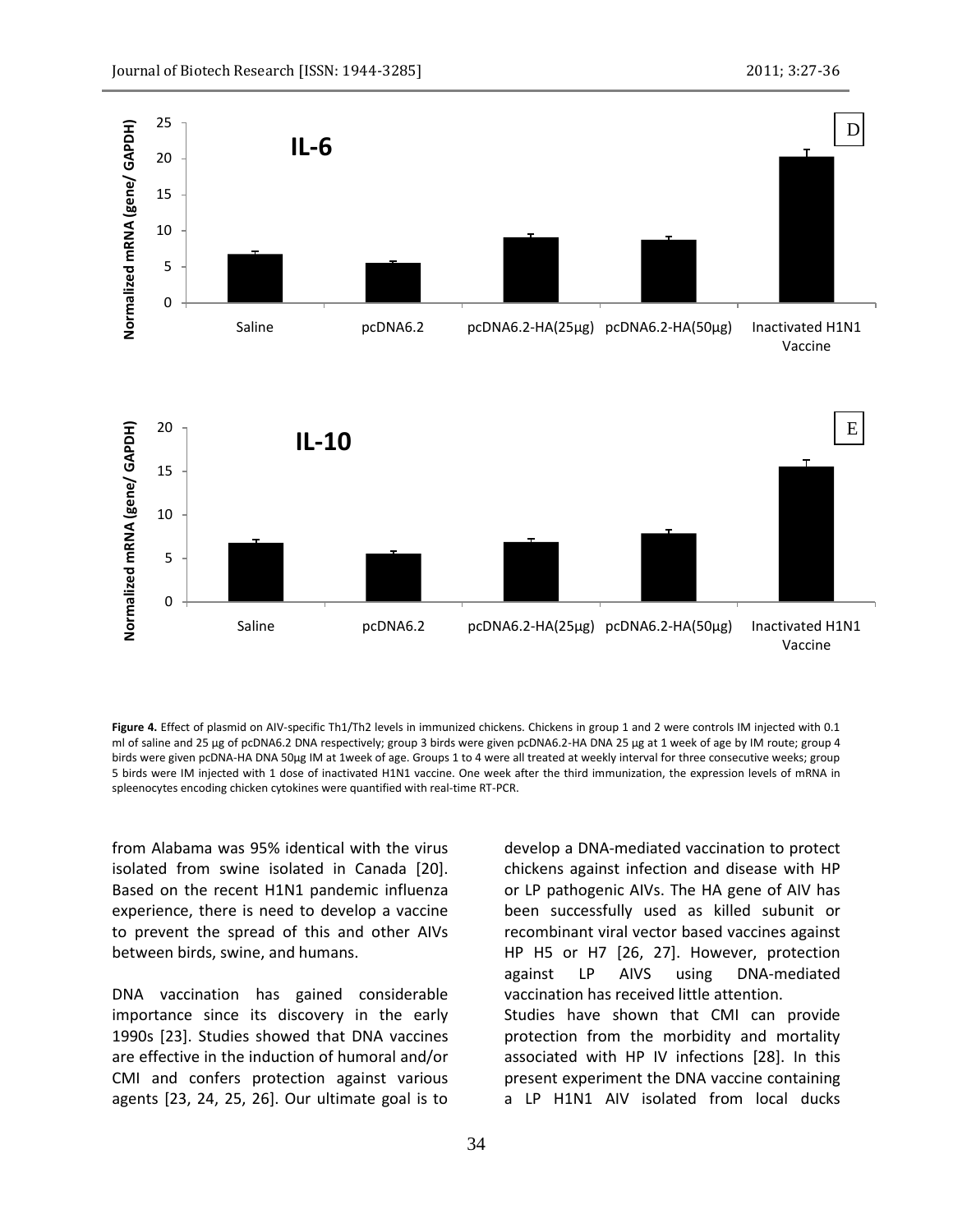containing plasmid vectors encoding HA induced significant humoral immune and CMI responses. The HI, but not VN antibody, elicited by the DNA vaccine was higher than the commercial killed vaccine and significantly better than a plant-derived AIV vaccine [29]. But HI antibody is not absolutely proportional to protection, the VN antibody should be more important indicating vaccine efficacy [35]. Our result suggests killed vaccine have better protection than DNA vaccine; our future challenge test will further confirm this assumption. Moreover, it was known that Th1 cells produce IFN-γ and IL-2, which play a critical role in determining CMI responses. CMI is important for the clearance of intracellular pathogens. Th2 cells produce IL-4, IL-5, IL-10, and IL-13. They are associated with allergies and humoral responses [30, 31]. DNA vaccines, which could induce Th1 immune responses, might provide prevention for AIV infections and diseases. The experiment agrees with recent research on a DNA-based prime-boost strategy, which showed that the experimental DNA based vaccine produced significant IFN-γ, IL-2, IL-5, and IL-10 [32]. This is important since challenge with LP viruses in chickens does not produce consistent measurable results and the prevention of the spread of LP viruses such as the H1N1 to birds, swine, or human by vaccination may prevent recombination thereby preventing a pandemic. Also, this approach is more cost effective and does not depend upon the use of high pathogenic AIV strains and need for a BSL3 facility, furthermore we will measure virus shedding in the future challenge test, oropharyngeal and cloacal swabs will be obtained from all chickens on days 4, 6, and 8 after challenge, the virus titer will represent the protection.

In conclusion, results presented here showed that IM DNA-based immunization in chickens produced a moderate anti-AIV HI response and a low anti-AIV VN response, when compared to the commercial vaccine. It also induced CMI related cytokines in splenocytes. Cytokine

mRNA levels after the third immunizations were highly up-regulated, with a Th1 preference.

#### **Acknowledgements**

*Financial support:* This research was supported by National Science Foundation-CREST grant (#HRD-0734232) and an Auburn University Biogrant (#:101002121610-2052). We thank Teresa Dormitorio for culturing the virus and Roger Thompson for his technical assistance with the fluorescent microscope.

#### **References**

- 1. Alexander DJ. A review of avian influenza in different bird species. Vet Microbiol 2007; 74: 3-13.
- 2. Smith GJ, Vijaykrishna D, Bahl J, Lycett SJ, Worobey M, Pybus OG, Ma SK, Cheung CL, Raghwani J, Bhatt S, Peiris JS, Guan Y, Rambaut A. Origins and evolutionary genomics of the 2009 swine-origin H1N1 influenza A epidemic. Nature 2009; 459:1122-1125.
- 3. Hunt LA, Brown DW, Robinson HL, Naeve CW, Webster RG. Retrovirus-expressed hemagglutinin protects against lethal influenza virus infections. J Virol 1988; 62:3014-3019.
- 4. Chamber T, Kauaoka Y, and Webster RG. Protection of chickens from lethal influenza infection by vaccine expressed hemagglutinin. Virol 1988; 167: 414-421.
- 5. Webster RG, Kawaoka Y, Taylor J, Weinberg R, Paoletti E. Efficacy of nucleoprotein and haemagglutinin antigens expressed in fowlpox virus as vaccine for influenza in chickens. Vaccine. 1991; 9:303-308.
- 6. Kodihalli S, Sivanandan V, Nagaraja KV, Shaw D, Halvorson HD. A type-specific avian influenza virus subunit vaccine for turkeys: induction of protective immunity to challenge infection. Vaccine. 1994; 12:1467-1472.
- 7. Yokoyama M, Zhang J, Whitton JL. DNA immunization confers protection against lethal lymphocytic choriomeningitis virus infection. J Virol. 1995; 69:2684-2688.
- 8. Montgomery DL, Shiver JW, Leander KR, Perry HC, Friedman A, Martinez D, Ulmerl JB. Heterologous and homologous protection against influenza A by DNA vaccination: optimization of DNA vectors. DNA Cell Biol 1993; 12:777-783.
- 9. Donelly JJ, Friedman A, Martinez D, Montgomery DL, Shiver JW, Motzel SL, Ulmer JB. Preclinical efficacy of a prototype DNA vaccine: enhanced protection against antigenic drift in influenza virus. Nat Med 1995; 1:583-587.
- 10. Manickan E, Rouse RJ, Yu Z, Wire WS, Rouse BT. Genetic immunization against herpes simplex virus: protection is mediated by CD41 T lymphocytes. J Immunol. 1995; 155:259- 265.
- 11. Xiang ZQ, Spitalnik S, Tran M, Wunner WH, Cheng J, Ertl HC. Vaccination with a plasmid vector carrying the rabies virus glycoprotein gene induces protective immunity against rabies virus. Virol. 1994; 199:132-140.
- 12. Yasutomi Y, Robinson HL, Lu S, Mustafa F, Lekutis C, Arthos J, Mullins JI, Voss G, Manson K, Wyand M, Letvin NL. Immunodeficiency virus-specific cytotoxic T-lymphocyte induction through DNA vaccination of Rhesus monkeys. J Virol 1996; 70:678-681.